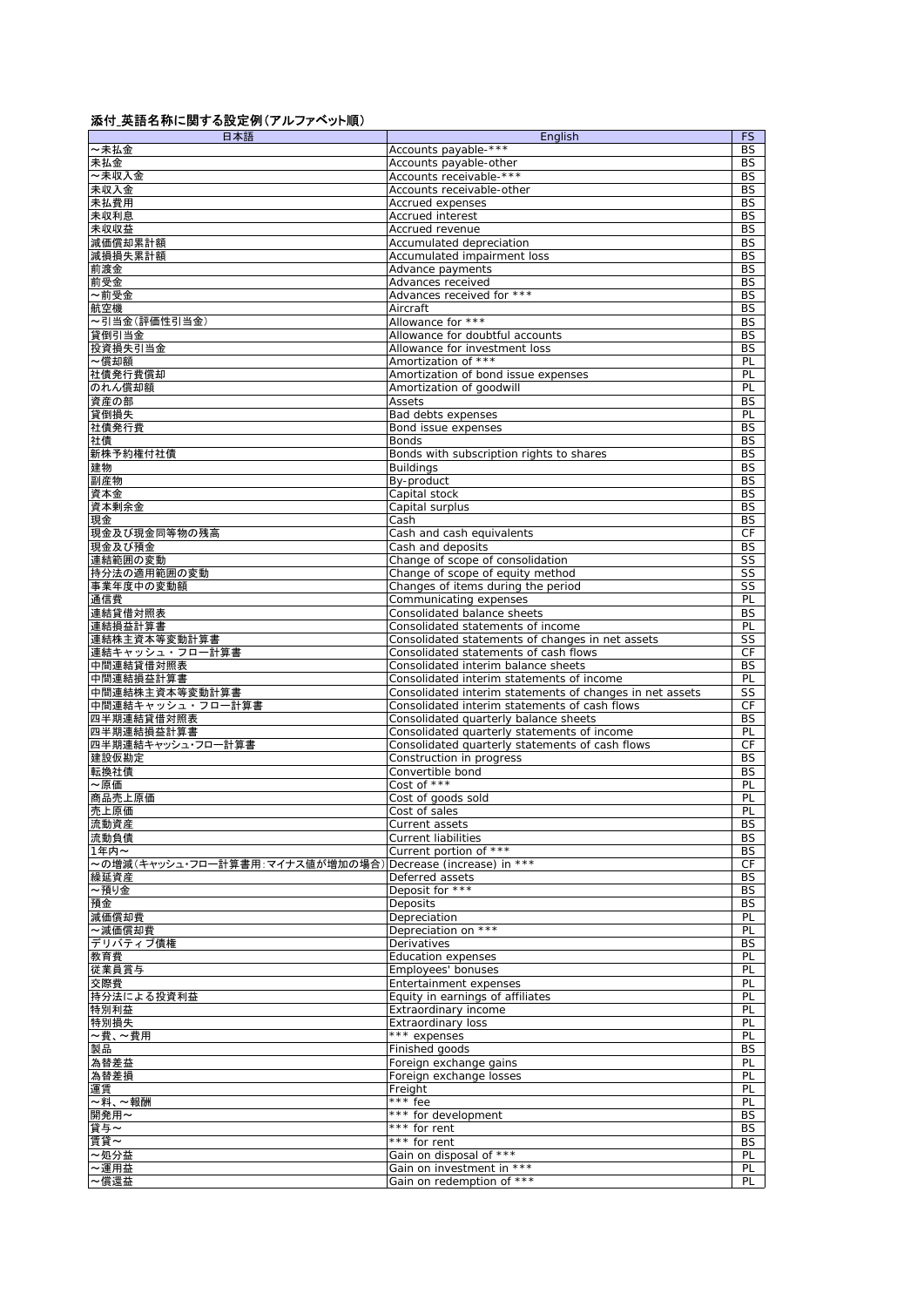| ~売却益                                                                   | Gain on sales of ***                                         | PL                     |
|------------------------------------------------------------------------|--------------------------------------------------------------|------------------------|
| ~評価益                                                                   | Gain on valuation of ***                                     | PL                     |
| 一般管理費                                                                  | General and administrative expenses                          | PL                     |
| のれん                                                                    | Goodwill                                                     | BS                     |
| 売上総利益                                                                  | Gross profit                                                 | PL                     |
| 差入保証金                                                                  | Guarantee deposits                                           | <b>BS</b>              |
| ~総利益                                                                   | *** gross profit                                             | PL                     |
| 減損損失                                                                   | Impairment loss                                              | PL                     |
| ~減損損失                                                                  | Impairment loss on ***                                       | PL                     |
| 法人税、住民税及び事業税                                                           | Income taxes-current                                         | PL                     |
| 法人税等調整額<br>~の増減(キャッシュ・フロ一計算書用:マイナス値が減少の場合)  Increase (decrease) in *** | Income taxes-deferred                                        | PL<br>CF               |
| 割賦売上高                                                                  | Installment sales                                            | PL                     |
| 無形固定資産                                                                 | Intangible fixed assets                                      | <b>BS</b>              |
| 受取利息                                                                   | Interest income                                              | PL                     |
| ~利息                                                                    | Interest on ***                                              | PL                     |
| 支払利息                                                                   | Interest payable                                             | PL                     |
| たな卸資産                                                                  | Inventories                                                  | <b>BS</b>              |
| 投資有価証券                                                                 | Investment securities                                        | BS                     |
| 投資~                                                                    | Investment to ***                                            | <b>BS</b>              |
| ~の発行                                                                   | Issuance of ***                                              | CF                     |
| ~益、~収入                                                                 | *** income                                                   | PL                     |
| 土地                                                                     | Land                                                         | BS                     |
| 敷金                                                                     | Lease deposits                                               | BS                     |
| 借地権                                                                    | Leasehold right                                              | BS                     |
| 資本準備金                                                                  | Legal capital surplus                                        | BS                     |
| 利益準備金                                                                  | Legal retained earnings                                      | BS                     |
| 負債の部                                                                   | Liabilities                                                  | <b>BS</b>              |
| 生命保険金                                                                  | Life insurance                                               | PL                     |
| 貸付金                                                                    | Loans                                                        | BS                     |
| ~貸付                                                                    | Loans on ***                                                 | <b>BS</b>              |
| 長期~                                                                    | Long-term ***                                                | <b>BS</b>              |
| 長期貸付金                                                                  | Long-term loans receivable<br>Long-term loans payable        | <b>BS</b><br><b>BS</b> |
| 長期借入金<br>~損益(キャッシュ・フロー計算書用)                                            | Loss (gain) on ***                                           | CF                     |
| ~処分損益(キャッシュ・フロー計算書用)                                                   | Loss (gain) on disposal of ***                               | CF                     |
| ~売却損益(キャッシュ・フロー計算書用)                                                   | Loss (gain) on sales of ***                                  | CF                     |
| ~評価損益(キャッシュ・フロー計算書用)                                                   | Loss (gain) on valuation of ***                              | CF                     |
| ~関係損益(キャッシュ・フロー計算書用)                                                   | Loss (gain) related to ***                                   | СF                     |
| ~処分損                                                                   | Loss on disposal of ***                                      | PL                     |
| ~運用損                                                                   | Loss on investment in ***                                    | PL                     |
| ~整理損、~清算損                                                              | Loss on liquidation of ***                                   | PL                     |
| ~償還損                                                                   | Loss on redemption of ***                                    | PL                     |
| ~圧縮損                                                                   | Loss on reduction of ***                                     | PL                     |
| ~除却損                                                                   | Loss on retirement of ***                                    | PL                     |
| ~売却損                                                                   | Loss on sales of ***                                         | PL                     |
| ~評価損益(キャッシュ・フロー計算書用)                                                   | Loss on valuation of ***                                     | PL                     |
| ~償却(簿価切下げ)                                                             | Loss on write-down of ***                                    | PL                     |
| 機械及び装置                                                                 | Machinery and equipment                                      | BS                     |
| 有価証券                                                                   | Marketable securities                                        | BS                     |
| 商品                                                                     | Merchandise                                                  | BS                     |
| 少数株主持分                                                                 | Minority interests                                           | <b>BS</b>              |
| 雑費                                                                     | Miscellaneous expenses                                       | PL                     |
| 雑損<br>雑収益                                                              | Miscellaneous loss                                           | PL                     |
|                                                                        | Miscellaneous revenues                                       | PL                     |
| 金銭信託<br>負ののれん                                                          | Money held in trust<br>Negative goodwill                     | BS<br>BS               |
| 差引                                                                     | Net                                                          | PL                     |
| 純資産の部                                                                  | Net assets                                                   | <b>BS</b>              |
| 営業活動によるキャッシュ・フロ                                                        | Net cash provided by (used in) operating activities          | СF                     |
| 投資活動によるキャッシュ・フロー                                                       | Net cash provided by (used in) investment activities         | СF                     |
| 財務活動によるキャッシュ・フロー                                                       | Net cash provided by (used in) financing activities          | СF                     |
| 当期純利益                                                                  | Net income                                                   | PL                     |
| 売上高                                                                    | Net sales                                                    | PL                     |
| 貸借対照表                                                                  | Non-consolidated balance sheets                              | <b>BS</b>              |
| 損益計算書                                                                  | Non-consolidated statements of income                        | PL                     |
| 株主資本等変動計算書                                                             | Non-consolidated statements of changes in net assets         | SS                     |
| キャッシュ・フロー計算書                                                           | Non-consolidated statements of cash flows                    | СF                     |
| 中間貸借対照表                                                                | Non-consolidated interim balance sheets                      | <b>BS</b>              |
| 中間損益計算書                                                                | Non-consolidated interim statements of income                | PL                     |
| 中間株主資本等変動計算書                                                           | Non-consolidated interim statements of changes in net assets | SS                     |
| 中間キャッシュ・フロー計算書                                                         | Non-consolidated interim statements of cash flows            | СF                     |
| 四半期貸借対照表                                                               | Non-consolidated quarterly balance sheets                    | BS                     |
| 四半期損益計算書                                                               | Non-consolidated quarterly statements of income              | PL                     |
| 四半期キャッシュ・フロー計算書                                                        | Non-consolidated quarterly statements of cash flows          | СF                     |
| 固定資産                                                                   | Non-current assets                                           | <b>BS</b>              |
| 固定負債<br>営業外費用                                                          | Non-current liabilities<br>Non-operating expenses            | <b>BS</b><br>PL        |
| 営業外収益                                                                  | Non-operating income                                         | PL                     |
| 支払手形                                                                   | Notes payable-trade                                          | <b>BS</b>              |
| 受取手形                                                                   | Notes receivable-trade                                       | <b>BS</b>              |
| 営業原価                                                                   | Operating cost                                               | PL                     |
|                                                                        |                                                              |                        |